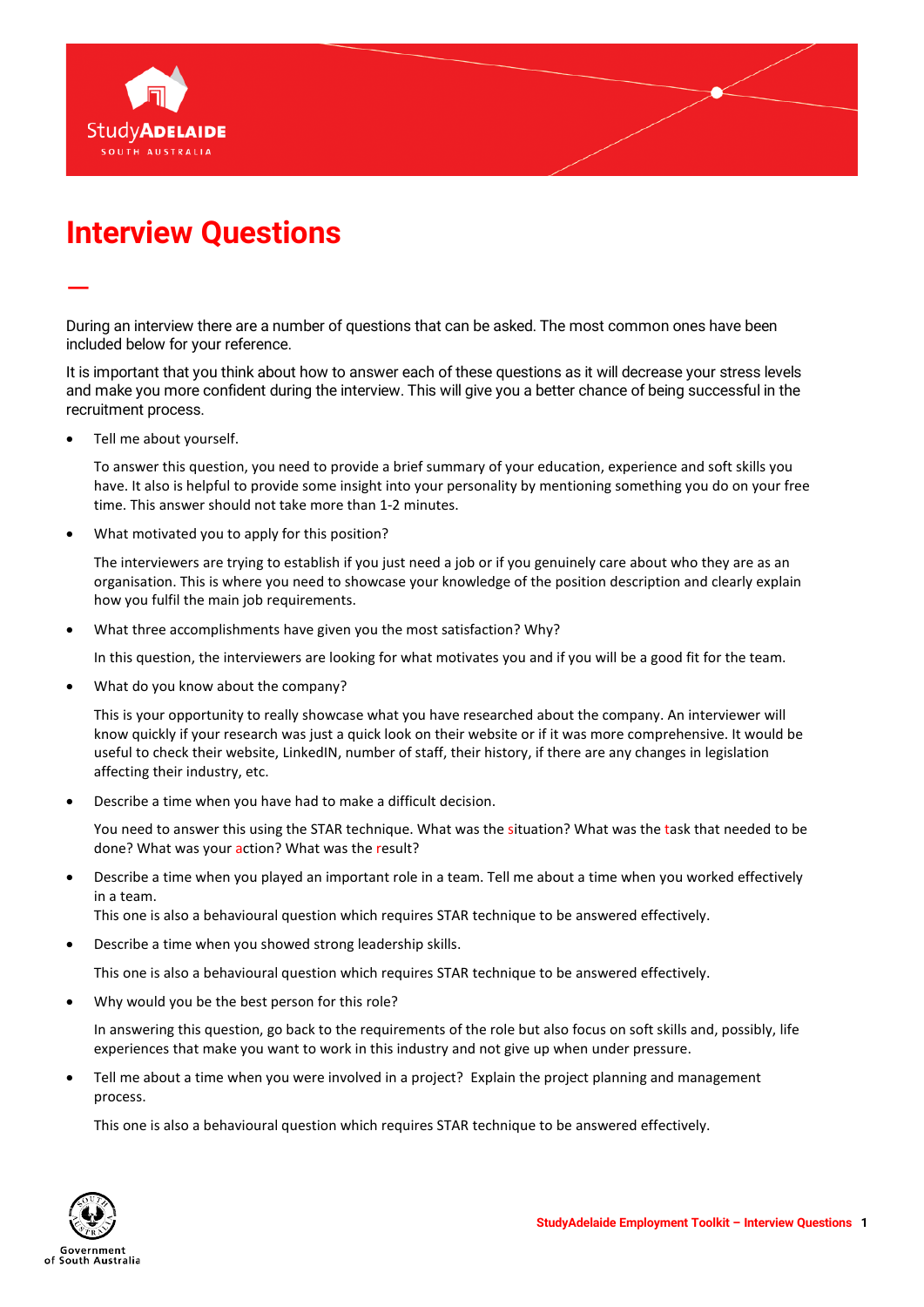

• What do you like about our organisation's website?

Please comment based on your research.

• What value can you add to our organisation?

An opportunity to showcase your research and how you would fit into what the company is trying to achieve.

• How have you maintained your professional currency since graduation?

You need to be able to clearly outline how you are still involved in your profession. Eg. Professional membership, involved in projects in your spare time, reading related literature, etc.

• Give me an example of how you have assessed risk as part of your decision making process?

Another behavioural question which requires STAR technique to be answered effectively.

• Tell me about a situation where you had to solve a difficult problem. What did you do? What was the outcome? What would you do differently?

Another behavioural question which requires STAR technique to be answered effectively.

• What are your strengths / weakness?

Your strength needs to be directly related to one, or more, of the job requirements.

Your weakness needs to be unrelated to the job requirements and you need to explain how you are working to overcome that weakness.

• Why are you considering leaving your current job?

If you are currently working, you will be asked this question and you need to clearly explain why you would leave, without saying anything bad about the current company, manager or staff members.

What are your salary expectations?

You need to research what the market is paying for that type of role and then be able to give a range. For example: My salary expectations are between \$45,000 and \$55,000.

Where do you see yourself in 3 or 5 years?

This is a difficult question which needs to be answered well. You need to think about these answers before you get to the interview. This is not a type of question that you can work out during the interview. Generally, a good answer would be that you see yourself in the same company with increased responsibilities. It is not wise to say you are ambitious and want to be a manager, that may happen over time, but when you are interviewing for a graduate position, you shouldn't say that.

## **What questions should you ask them?**

- What is your expectation for the staff working in this role?
- Questions which demonstrate how you can contribute to them.
- Questions that show you have researched about the company.



—